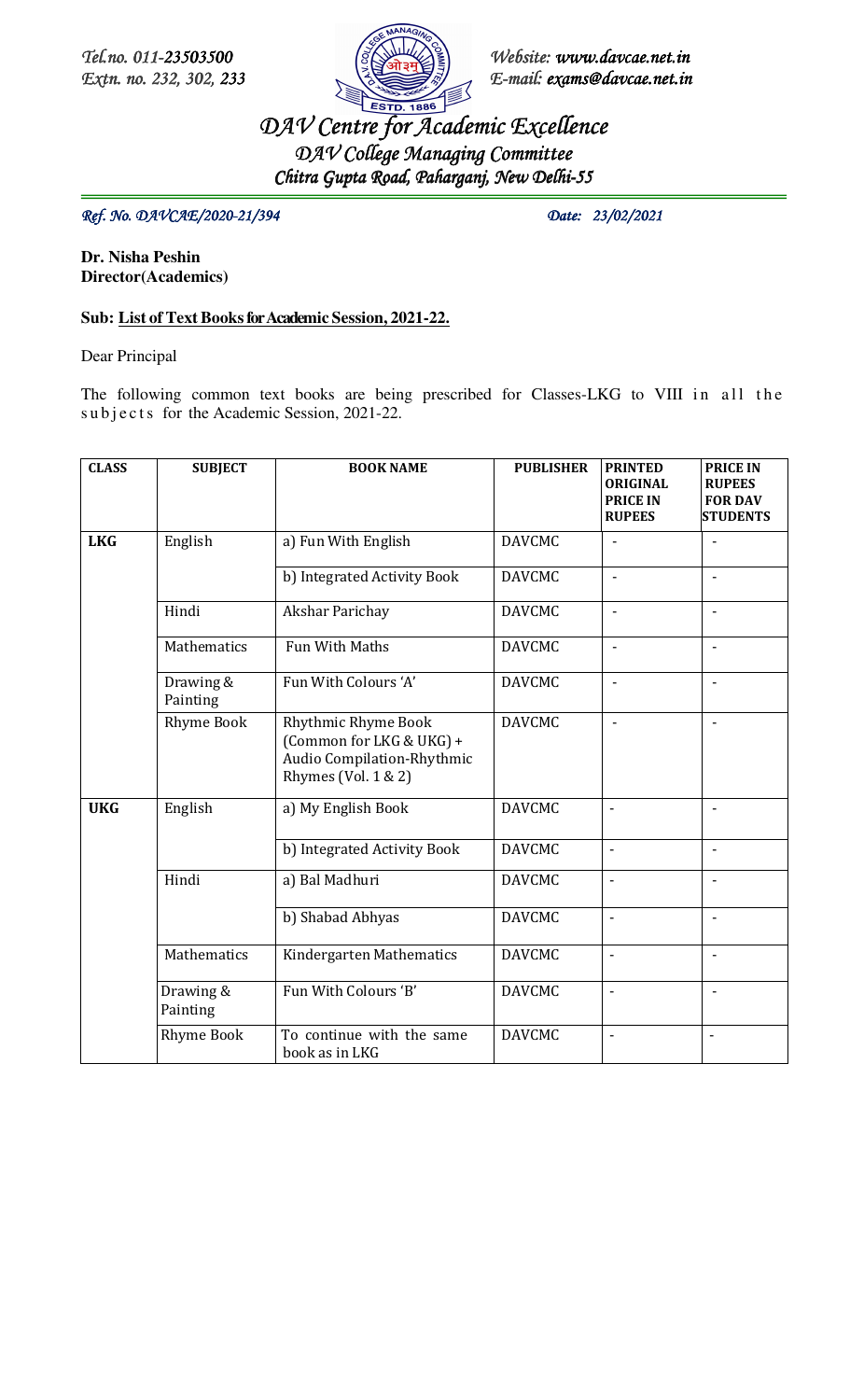| <b>CLASS</b> | <b>SUBJECT</b>         | <b>BOOK NAME</b>                                                               | <b>PUBLISHER</b>      | <b>PRINTED</b>                     | <b>PRICE IN</b>                 |
|--------------|------------------------|--------------------------------------------------------------------------------|-----------------------|------------------------------------|---------------------------------|
|              |                        |                                                                                |                       | <b>ORIGINAL</b><br><b>PRICE IN</b> | <b>RUPEES FOR</b><br><b>DAV</b> |
|              |                        |                                                                                |                       | <b>RUPEES</b>                      | <b>STUDENTS</b>                 |
| I            | English                | a) My English Reader                                                           | <b>DAVCMC</b>         | $\blacksquare$                     | $\blacksquare$                  |
|              |                        | b) English Practice Book                                                       | <b>DAVCMC</b>         | $\mathbf{r}$                       | $\blacksquare$                  |
|              | Hindi                  | a) Bhasha Madhuri                                                              | <b>DAVCMC</b>         | $\overline{a}$                     | $\blacksquare$                  |
|              |                        | b) Bhasha Abhyas                                                               | <b>DAVCMC</b>         | $\blacksquare$                     | $\blacksquare$                  |
|              | Mathematics            | <b>Primary Mathematics</b>                                                     | <b>DAVCMC</b>         | $\blacksquare$                     | $\blacksquare$                  |
|              | Environmental          | My Living World                                                                | <b>DAVCMC</b>         |                                    |                                 |
|              | Sciences               | A Book on Environmental Sciences +<br>Multimedia Content - e.wiz kid (Class-I) |                       |                                    |                                 |
|              | Drawing &              | Step By Step                                                                   | <b>DAVCMC</b>         | $\blacksquare$                     | $\blacksquare$                  |
|              | Painting               | A Book of Drawing & Painting                                                   |                       |                                    |                                 |
|              | Moral Education        | Naitik Shiksha (Part-I)                                                        | <b>DAVCMC</b>         | $\blacksquare$                     |                                 |
|              | Punjabi                | Karoomblaan Punjabi Path Pustak                                                | Fortune<br>Publishers | 98.00                              | 88.00                           |
| $\mathbf{I}$ | English                | (Shabad Hulare)<br>a) My English Reader                                        | <b>DAVCMC</b>         | $\overline{a}$                     | $\overline{a}$                  |
|              |                        | b) English Practice Book                                                       | <b>DAVCMC</b>         | ä,                                 | $\blacksquare$                  |
|              | Hindi                  | a) Bhasha Madhuri                                                              | <b>DAVCMC</b>         | $\Delta$                           | $\blacksquare$                  |
|              |                        | b) Bhasha Abhyas                                                               | <b>DAVCMC</b>         | $\blacksquare$                     | $\blacksquare$                  |
|              | Mathematics            |                                                                                | <b>DAVCMC</b>         |                                    |                                 |
|              | Environmental          | <b>Primary Mathematics</b><br>My Living World                                  | <b>DAVCMC</b>         | $\blacksquare$                     | $\blacksquare$                  |
|              | Sciences               | A Book on Environmental Sciences +                                             |                       |                                    |                                 |
|              |                        | Multimedia Content - e.wiz kid (Class-II)                                      |                       |                                    |                                 |
|              | Drawing &<br>Painting  | Step By Step<br>A Book of Drawing & Painting                                   | <b>DAVCMC</b>         | $\blacksquare$                     | $\blacksquare$                  |
|              | <b>Moral Education</b> | Naitik Shiksha (Part-II)                                                       | <b>DAVCMC</b>         | $\blacksquare$                     | $\blacksquare$                  |
|              | Punjabi                | Karoomblaan Punjabi Path Pustak                                                | Fortune               | 98.00                              | 88.00                           |
|              |                        | (Swar Hulare)                                                                  | Publishers            |                                    |                                 |
| III          | English                | a) My English Reader +<br>Audio Compilation-Listen & Comprehend                | <b>DAVCMC</b>         | $\blacksquare$                     |                                 |
|              |                        | b) English Practice Book                                                       | <b>DAVCMC</b>         | $\blacksquare$                     | $\blacksquare$                  |
|              | Hindi                  | a) Bhasha Madhuri                                                              | <b>DAVCMC</b>         |                                    |                                 |
|              |                        | b) Bhasha Abhyas                                                               | <b>DAVCMC</b>         | $\blacksquare$                     | $\blacksquare$                  |
|              | Mathematics            | <b>Primary Mathematics</b>                                                     | <b>DAVCMC</b>         | $\blacksquare$                     | $\blacksquare$                  |
|              | General                | My Living World                                                                | <b>DAVCMC</b>         | $\overline{a}$                     | $\blacksquare$                  |
|              | Science                | <b>Environmental Studies (General Sciences)</b>                                |                       |                                    |                                 |
|              | Social Science         | We And Our World<br><b>Environmental Studies (Social Sciences)</b>             | <b>DAVCMC</b>         | $\blacksquare$                     |                                 |
|              |                        |                                                                                |                       |                                    |                                 |
|              | Drawing &              | Step By Step                                                                   | <b>DAVCMC</b>         |                                    |                                 |
|              | Painting<br>General    | A Book of Drawing & Painting<br>Kid Wiz                                        | <b>DAVCMC</b>         | $\blacksquare$                     | $\blacksquare$                  |
|              | Knowledge              | A Step to Know the World                                                       |                       |                                    |                                 |
|              | <b>ICT</b>             | Hands-On                                                                       | <b>DAVCMC</b>         | $\blacksquare$                     | $\blacksquare$                  |
|              |                        | A Book of Information and<br>Communication Technology                          |                       |                                    |                                 |
|              | <b>Moral Education</b> | Naitik Shiksha (Part-III)                                                      | <b>DAVCMC</b>         | $\blacksquare$                     | $\blacksquare$                  |
|              | Punjabi                | a) Karoomblaan Punjabi Path Pustak                                             | Fortune               | 137.00                             | 123.00                          |
|              |                        | (Part 2)<br>b) Gyan Sarovar Punjabi                                            | Publishers<br>Gandhi  | 105.00                             | 95.00                           |
|              |                        | Vyakaran Te Lekh Rachna (Part 3)                                               | Publishing            |                                    |                                 |
|              |                        |                                                                                | House                 |                                    |                                 |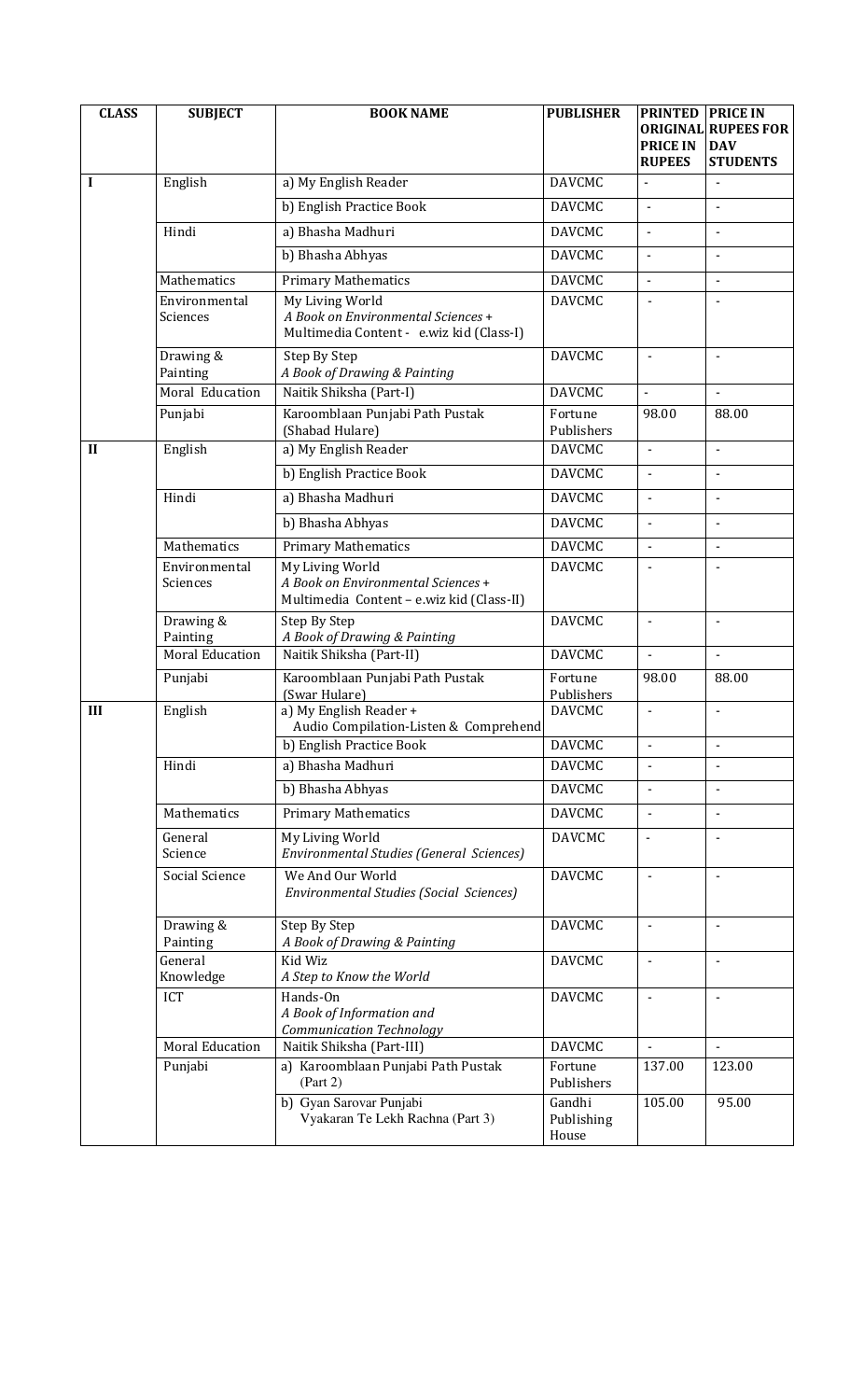| <b>CLASS</b> | <b>SUBJECT</b>          | <b>BOOK NAME</b>                                                                              | <b>PUBLISHER</b>              | <b>PRINTED</b><br><b>ORIGINAL</b><br><b>PRICE IN</b><br><b>RUPEES</b> | <b>PRICE IN</b><br><b>RUPEES FOR</b><br><b>DAV</b><br><b>STUDENTS</b> |
|--------------|-------------------------|-----------------------------------------------------------------------------------------------|-------------------------------|-----------------------------------------------------------------------|-----------------------------------------------------------------------|
| IV           | English                 | My English Reader +<br>a)<br>Audio Compilation-Listen &<br>Comprehend                         | <b>DAVCMC</b>                 |                                                                       |                                                                       |
|              |                         | b) English Practice Book                                                                      | <b>DAVCMC</b>                 | $\blacksquare$                                                        | $\blacksquare$                                                        |
|              | Hindi                   | a) Bhasha Madhuri                                                                             | <b>DAVCMC</b>                 |                                                                       |                                                                       |
|              |                         | b) Bhasha Abhyas                                                                              | <b>DAVCMC</b>                 |                                                                       |                                                                       |
|              | Mathematics             | <b>Primary Mathematics</b>                                                                    | <b>DAVCMC</b>                 |                                                                       |                                                                       |
|              | General<br>Science      | My Living World<br><b>Environmental Studies</b><br>(General Sciences)                         | <b>DAVCMC</b>                 |                                                                       |                                                                       |
|              | Social Science          | We And Our World<br><b>Environmental Studies</b><br>(Social Sciences)                         | <b>DAVCMC</b>                 |                                                                       |                                                                       |
|              | Drawing &<br>Painting   | Step By Step<br>A Book of Drawing & Painting                                                  | <b>DAVCMC</b>                 |                                                                       |                                                                       |
|              | General<br>Knowledge    | Kid Wiz<br>A Step to Know the World                                                           | <b>DAVCMC</b>                 | $\blacksquare$                                                        |                                                                       |
|              | ICT                     | Hands-On<br>A Book of Information and<br>Communication Technology                             | <b>DAVCMC</b>                 |                                                                       |                                                                       |
|              | <b>Moral Education</b>  | Naitik Shiksha (Part-IV)                                                                      | <b>DAVCMC</b>                 |                                                                       |                                                                       |
|              | Punjabi                 | a) Karoomblaan Punjabi Path<br>Pustak (Part 3)                                                | Fortune<br>Publishers         | 148.00                                                                | 133.00                                                                |
|              |                         | b) Gyan Sarovar Punjabi<br>Vyakaran Te Lekh Rachna<br>(Part 4)                                | Gandhi<br>Publishing<br>House | 110.00                                                                | 99.00                                                                 |
| V            | English                 | a) My English Reader +<br>Audio Compilation-Listen &<br>Comprehend                            | <b>DAVCMC</b>                 |                                                                       |                                                                       |
|              |                         | b) English Practice Book                                                                      | <b>DAVCMC</b>                 |                                                                       |                                                                       |
|              | Hindi                   | a) Bhasha Madhuri                                                                             | <b>DAVCMC</b>                 |                                                                       |                                                                       |
|              |                         | b) Bhasha Abhyas                                                                              | <b>DAVCMC</b>                 |                                                                       |                                                                       |
|              | Sanskrit                | Surbhi(Praveshika)                                                                            | <b>DAVCMC</b>                 |                                                                       |                                                                       |
|              | Mathematics             | <b>Primary Mathematics</b>                                                                    | <b>DAVCMC</b>                 |                                                                       |                                                                       |
|              | General Science         | My Living World<br><b>Environmental Studies</b><br>(General Sciences)                         | <b>DAVCMC</b>                 |                                                                       |                                                                       |
|              | Social Science          | We And Our World<br><b>Environmental Studies</b><br>(Social Sciences)                         | <b>DAVCMC</b>                 |                                                                       |                                                                       |
|              | Drawing &<br>Painting   | Step By Step<br>A Book of Drawing & Painting                                                  | <b>DAVCMC</b>                 |                                                                       |                                                                       |
|              | General                 | Kid Wiz                                                                                       | <b>DAVCMC</b>                 |                                                                       |                                                                       |
|              | Knowledge<br><b>ICT</b> | A Step to Know the World<br>Hands-On<br>A Book of Information and<br>Communication Technology | <b>DAVCMC</b>                 |                                                                       |                                                                       |
|              | Moral Education         | Naitik Shiksha (Part-V)                                                                       | <b>DAVCMC</b>                 |                                                                       |                                                                       |
|              | Punjabi                 | a) Karoomblaan Punjabi Path Pustak<br>(Part 4)                                                | Fortune<br>Publishers         | 148.00                                                                | 133.00                                                                |
|              |                         | b) Gyan Sarovar Punjabi<br>Vyakaran Te Lekh Rachna<br>(Part 5)                                | Gandhi<br>Publishing<br>House | 120.00                                                                | 108.00                                                                |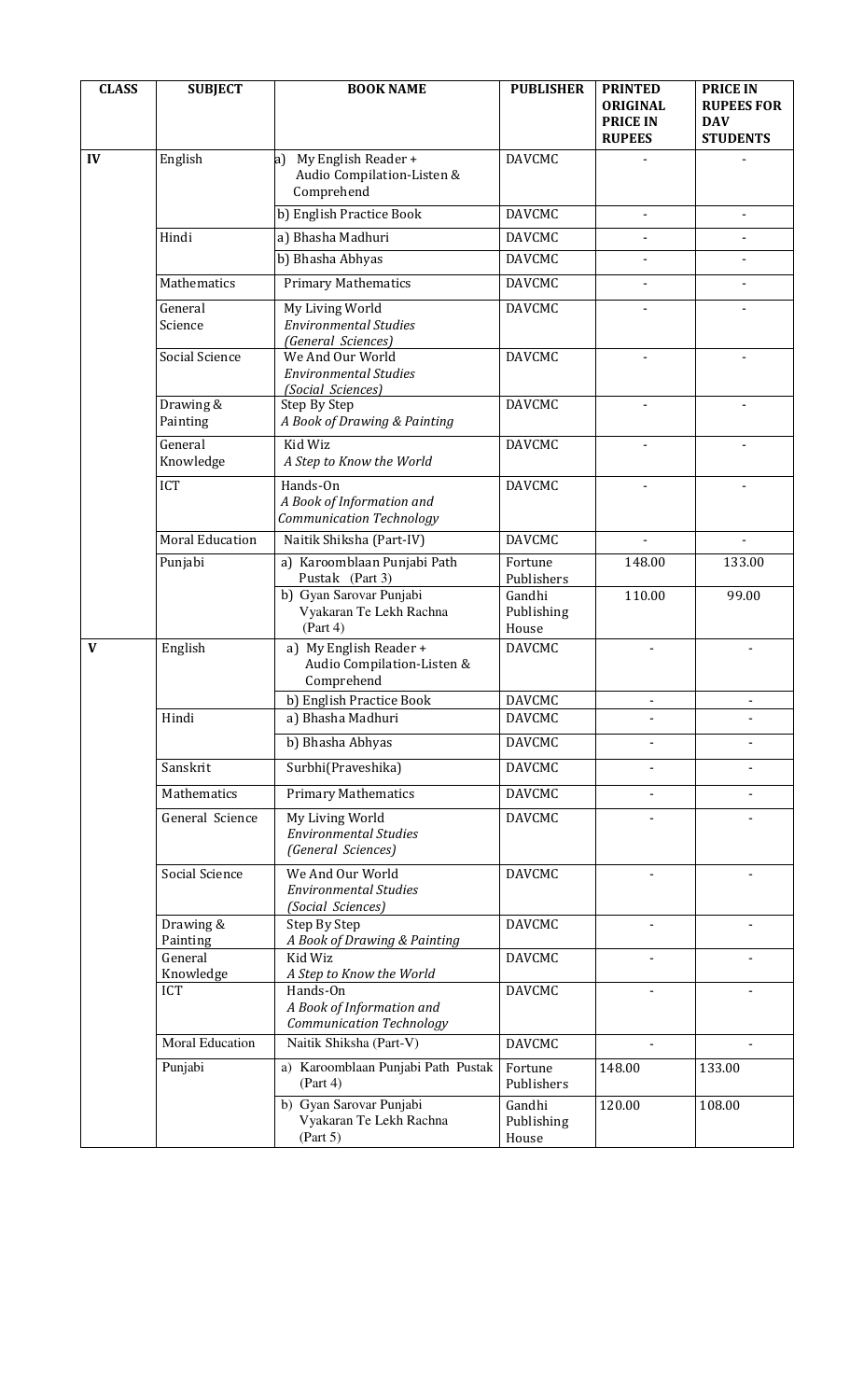| <b>CLASS</b> | <b>SUBJECT</b>         | <b>BOOK NAME</b>                                                         | <b>PUBLISHER</b>              | <b>PRINTED</b><br><b>ORIGINAL</b><br><b>PRICE IN</b><br><b>RUPEES</b> | <b>PRICE IN</b><br><b>RUPEES FOR</b><br><b>DAV</b><br><b>STUDENTS</b> |
|--------------|------------------------|--------------------------------------------------------------------------|-------------------------------|-----------------------------------------------------------------------|-----------------------------------------------------------------------|
| VI           | English                | a) My English Reader +<br>Audio Compilation-Listen &<br>Comprehend       | <b>DAVCMC</b>                 |                                                                       |                                                                       |
|              |                        | b) English Practice Book                                                 | <b>DAVCMC</b>                 | $\overline{\phantom{a}}$                                              | $\overline{\phantom{a}}$                                              |
|              |                        | c) English Literature                                                    | <b>DAVCMC</b>                 |                                                                       | $\overline{\phantom{a}}$                                              |
|              | Hindi                  | a) Gyan Sagar                                                            | <b>DAVCMC</b>                 | $\overline{\phantom{a}}$                                              |                                                                       |
|              |                        | b) Abhyas Sagar                                                          | <b>DAVCMC</b>                 |                                                                       |                                                                       |
|              | Sanskrit               | Surbhi                                                                   | <b>DAVCMC</b>                 |                                                                       |                                                                       |
|              | Mathematics            | <b>Secondary Mathematics</b>                                             | <b>DAVCMC</b>                 |                                                                       |                                                                       |
|              | General Science        | The Living World<br>A Book of Science & Technology                       | <b>DAVCMC</b>                 |                                                                       |                                                                       |
|              | Social Science         | We And Our World<br>A Book of Social Sciences                            | <b>DAVCMC</b>                 | $\overline{\phantom{a}}$                                              |                                                                       |
|              | Drawing &<br>Painting  | Step By Step<br>A Book of Drawing & Painting                             | <b>DAVCMC</b>                 |                                                                       |                                                                       |
|              | General<br>Knowledge   | Kid Wiz<br>A Step to Know the World                                      | <b>DAVCMC</b>                 |                                                                       |                                                                       |
|              | <b>ICT</b>             | Hands-On<br>A Book of Information and<br>Communication Technology        | <b>DAVCMC</b>                 |                                                                       |                                                                       |
|              | <b>Moral Education</b> | Naitik Shiksha (Part-VI)                                                 | <b>DAVCMC</b>                 |                                                                       |                                                                       |
|              | Punjabi                | a) Karoomblaan Punjabi Path<br>Pustak (Part 5)                           | Fortune<br>Publishers         | 158.00                                                                | 142.00                                                                |
|              |                        | b) Gyan Sarovar Punjabi<br>Vyakaran Te Lekh Rachna<br>(Part 6)           | Gandhi Publishing<br>House    | 130.00                                                                | 117.00                                                                |
| <b>VII</b>   | English                | a) My English Reader +<br>Audio Compilation-Listen &<br>Comprehend       | <b>DAVCMC</b>                 |                                                                       |                                                                       |
|              |                        | b) English Practice Book                                                 | <b>DAVCMC</b>                 |                                                                       |                                                                       |
|              |                        | c) English Literature                                                    | <b>DAVCMC</b>                 |                                                                       |                                                                       |
|              | Hindi                  | a) Gyan Sagar                                                            | <b>DAVCMC</b>                 |                                                                       |                                                                       |
|              |                        | b) Abhyas Sagar                                                          | <b>DAVCMC</b>                 |                                                                       |                                                                       |
|              | Sanskrit               | Surbhi                                                                   | <b>DAVCMC</b>                 |                                                                       |                                                                       |
|              | Mathematics            | <b>Secondary Mathematics</b>                                             | <b>DAVCMC</b>                 |                                                                       |                                                                       |
|              | General<br>Science     | The Living World<br>A Book of Science & Technology                       | <b>DAVCMC</b>                 |                                                                       |                                                                       |
|              | Social Science         | We And Our World<br>A Book of Social Sciences                            | <b>DAVCMC</b>                 |                                                                       |                                                                       |
|              | Drawing &<br>Painting  | Step By Step<br>A Book of Drawing & Painting                             | <b>DAVCMC</b>                 |                                                                       |                                                                       |
|              | General<br>Knowledge   | Kid Wiz<br>A Step to Know the World                                      | <b>DAVCMC</b>                 |                                                                       |                                                                       |
|              | <b>ICT</b>             | Hands-On<br>A Book of Information and<br><b>Communication Technology</b> | <b>DAVCMC</b>                 |                                                                       |                                                                       |
|              | Moral Education        | Naitik Shiksha (Part-VII)                                                | <b>DAVCMC</b>                 |                                                                       |                                                                       |
|              | Punjabi                | a) Karoomblaan Punjabi Path<br>Pustak (Part 6)                           | Fortune<br>Publishers         | 132.00                                                                | 119.00                                                                |
|              |                        | b) Gyan Sarovar Punjabi<br>Vyakaran Te Lekh<br>Rachna (Part 7)           | Gandhi<br>Publishing<br>House | 140.00                                                                | 126.00                                                                |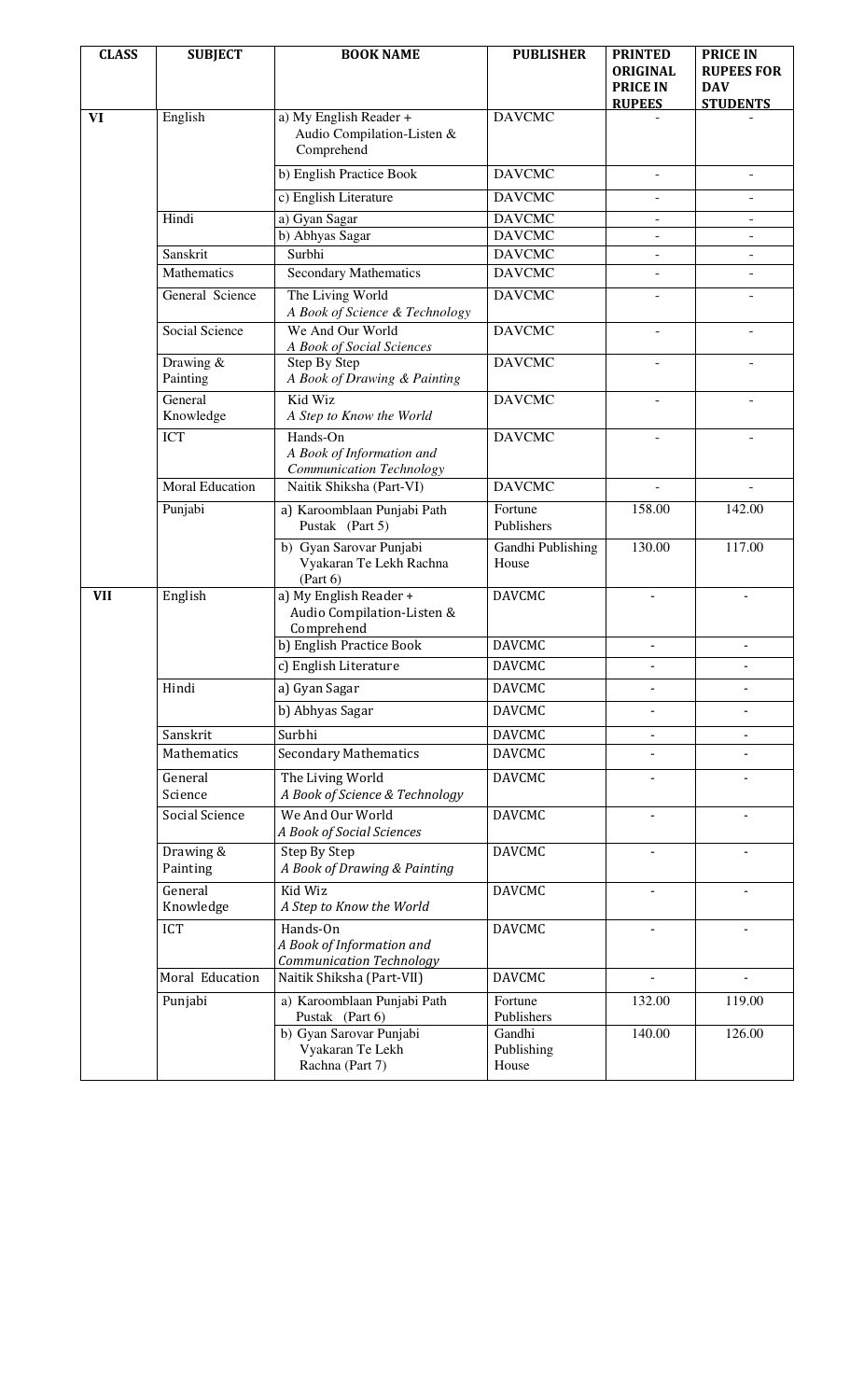| <b>CLASS</b> | <b>SUBJECT</b>                  | <b>BOOK NAME</b>                                                   | <b>PUBLISHER</b>              | <b>PRINTED</b><br><b>ORIGINAL</b><br><b>PRICE IN</b><br><b>RUPEES</b> | <b>PRICE IN</b><br><b>RUPEES FOR</b><br><b>DAV</b><br><b>STUDENTS</b> |
|--------------|---------------------------------|--------------------------------------------------------------------|-------------------------------|-----------------------------------------------------------------------|-----------------------------------------------------------------------|
| <b>VIII</b>  | English                         | a) My English Reader +<br>Audio Compilation-Listen &<br>Comprehend | <b>DAVCMC</b>                 | L.                                                                    |                                                                       |
|              |                                 | b) English Practice Book                                           | <b>DAVCMC</b>                 |                                                                       |                                                                       |
|              |                                 | c) English Literature                                              | <b>DAVCMC</b>                 |                                                                       |                                                                       |
|              | Hindi                           | a) Gyan Sagar                                                      | <b>DAVCMC</b>                 | $\overline{a}$                                                        |                                                                       |
|              |                                 | b) Abhyas Sagar                                                    | <b>DAVCMC</b>                 |                                                                       |                                                                       |
|              | Sanskrit                        | Surbhi                                                             | <b>DAVCMC</b>                 | $\overline{a}$                                                        |                                                                       |
|              | Mathematics                     | <b>Secondary Mathematics</b>                                       | <b>DAVCMC</b>                 |                                                                       |                                                                       |
|              | General<br>Science              | The Living World<br>A Book of Science & Technology                 | <b>DAVCMC</b>                 |                                                                       |                                                                       |
|              | Social Science                  | We And Our World<br>A Book of Social Sciences                      | <b>DAVCMC</b>                 |                                                                       |                                                                       |
|              | Drawing &<br>Painting           | Step By Step<br>A Book of Drawing & Painting                       | <b>DAVCMC</b>                 |                                                                       |                                                                       |
|              | General<br>Knowledge            | Kid Wiz<br>A Step to Know the World                                | <b>DAVCMC</b>                 | L.                                                                    |                                                                       |
|              | ICT                             | Hands-On<br>A Book of Information and<br>Communication Technology  | <b>DAVCMC</b>                 | $\overline{a}$                                                        |                                                                       |
|              | Moral<br>Education<br>(Hindi)   | Naitik Shiksha (Part-VIII)                                         | <b>DAVCMC</b>                 |                                                                       |                                                                       |
|              | Moral<br>Education<br>(English) | All About Vedic Dharma by<br>Sh. Vishwa Nath                       | <b>DAVCMC</b>                 | L.                                                                    |                                                                       |
|              | Punjabi                         | a) Karoomblaan Punjabi Path<br>Pustak (Part 7)                     | Fortune<br>Publishers         | 138.00                                                                | 124.00                                                                |
|              |                                 | b) Gyan Sarovar Punjabi<br>Vyakaran Te Lekh<br>Rachna (Part 8)     | Gandhi<br>Publishing<br>House | 160.00                                                                | 144.00                                                                |

## **NOTE :**

- 1. The Schools are advised to use the Laboratory Manuals as published by the NCERT for Middle, Secondary and Senior Secondary Classes.
- 2. Punjabi Text Books and Grammar Books are only for those schools where Punjabi Language is being taught as a Regional Language.
- 3. The books other than prescribed by DAVCMC will be made available to the students at discount of 10% of the printed price.
- 4. The Private Publishers will supply the books to school/schools Book shops at 30% discount of the marked price.